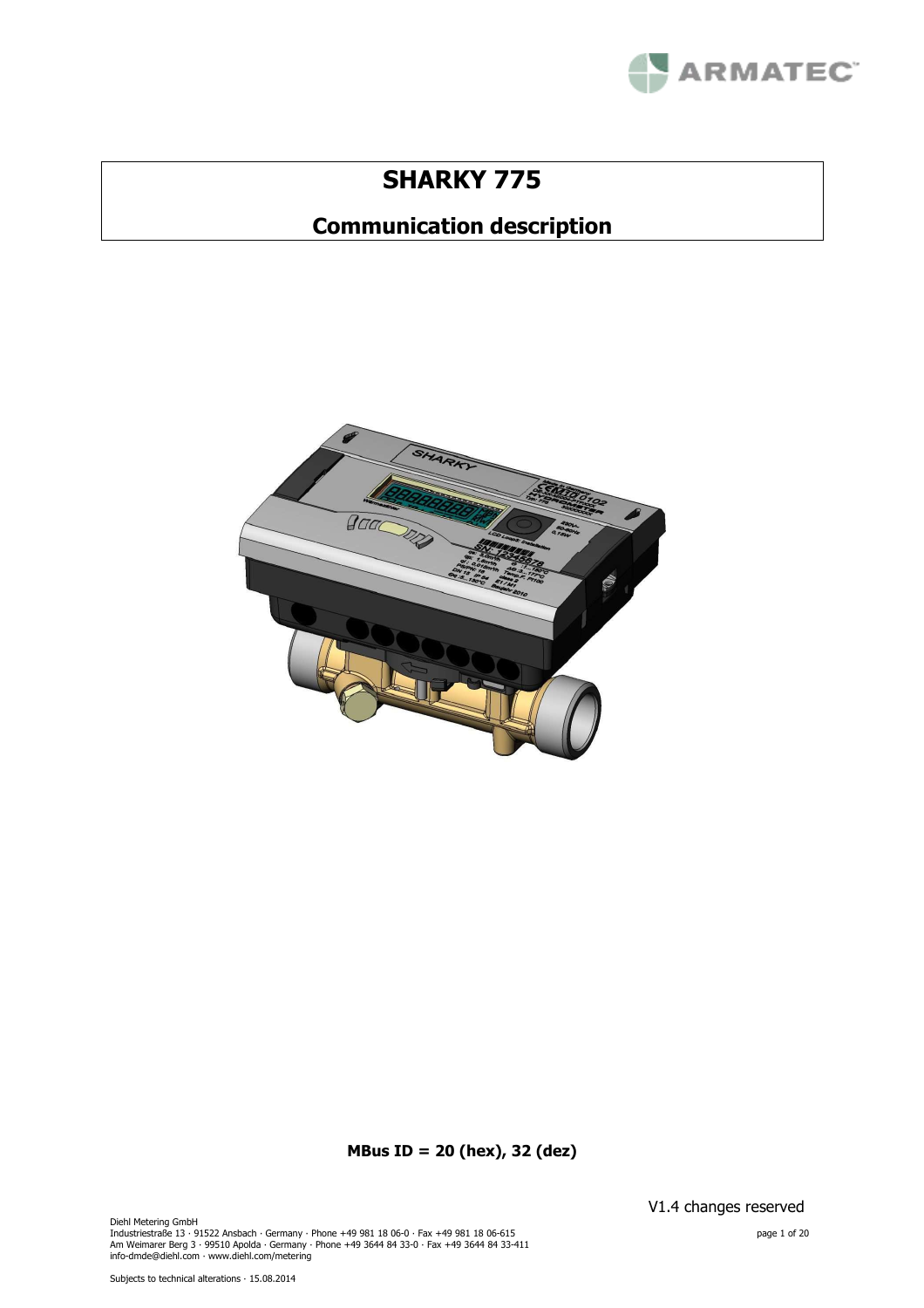

# **Contents**

| 1            |       |        |  |
|--------------|-------|--------|--|
| $\mathbf{2}$ |       |        |  |
|              | 2.1   |        |  |
|              | 2.2   |        |  |
|              | 2.3   |        |  |
|              | 2.4   |        |  |
|              | 2.5   |        |  |
|              | 2.6   |        |  |
|              | 2.6.1 |        |  |
|              | 2.6.2 |        |  |
| 3.           |       |        |  |
|              | 3.1   |        |  |
|              | 3.2   |        |  |
|              | 3.3   |        |  |
|              | 3.3.1 |        |  |
| 4            |       |        |  |
| 5            |       |        |  |
| 6            |       |        |  |
|              | 6.1   |        |  |
|              | 6.2   |        |  |
|              | 6.3   |        |  |
|              | 6.4   |        |  |
|              | 6.5   |        |  |
|              | 6.6   |        |  |
|              | 6.7   |        |  |
|              | 6.8   |        |  |
|              | 6.9   |        |  |
|              | 6.10  |        |  |
|              | 6.11  |        |  |
|              | 6.12  |        |  |
|              |       | 6.12.1 |  |
|              |       | 6.12.2 |  |
|              | 6.13  |        |  |
|              | 6.14  |        |  |
|              |       | 6.14.1 |  |
|              |       | 6.14.2 |  |
| 7            |       |        |  |
| 8            |       |        |  |
|              | 8.1   |        |  |
|              | 8.2   |        |  |
|              | 8.3   |        |  |
|              | 8.4   |        |  |
|              | 8.5   |        |  |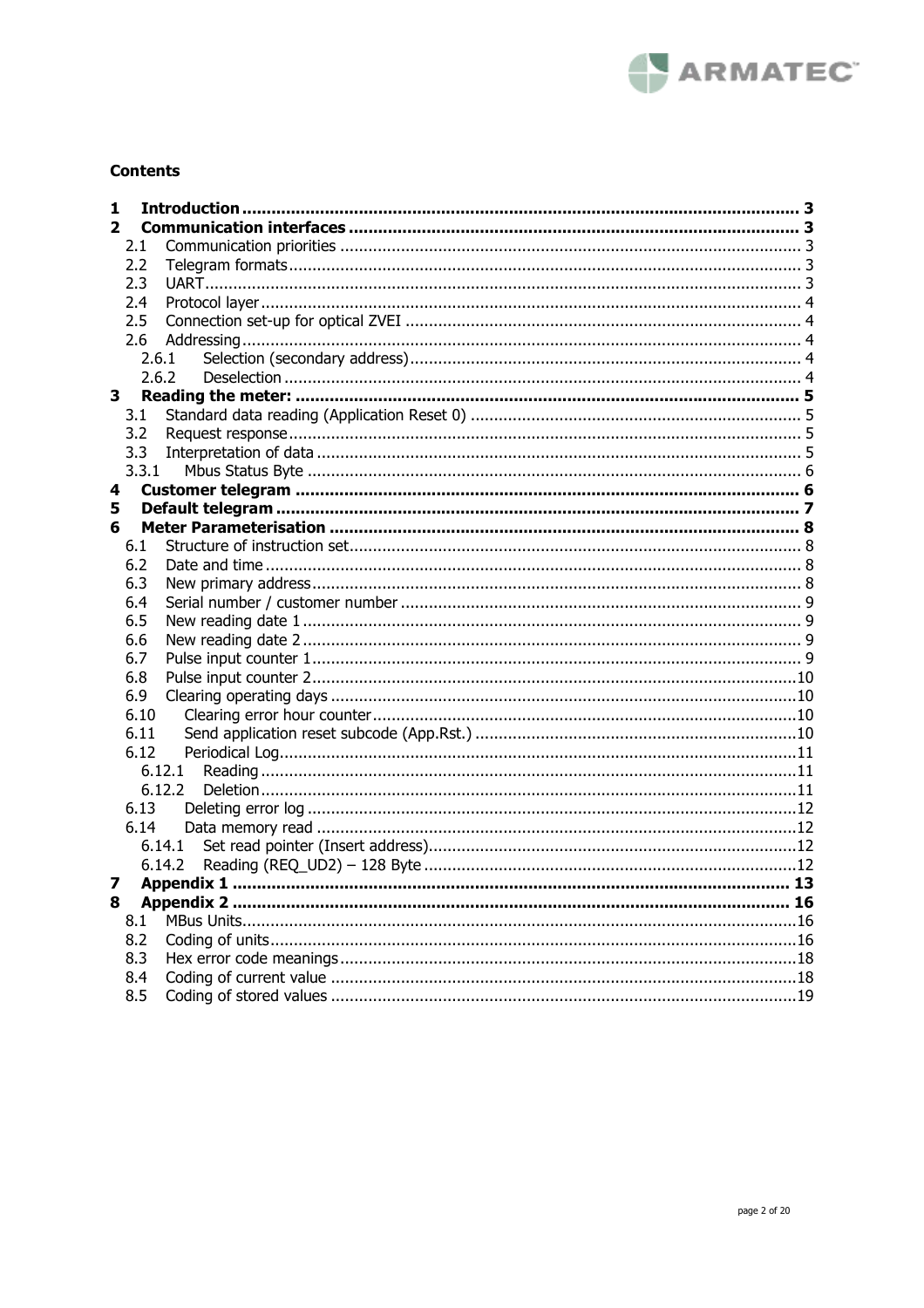

# **1 Introduction**

The M-Bus (Meter Bus) is a new European standard for remote reading of meters. It can be used for all types of consumption meters and for various sensors and actuators.

This document does not deal with the M-Bus protocol in detail. Further information about this can be found on the Internet at www.m-bus.com.

The RS-485 and RS-232 communication module is a serial interface for communication with external devices, e.g. a PC.

#### **2 Communication interfaces**

SHARKY 775 is equipped with five communication interfaces:

- Optical ZVEI.
- M-BUS: M-Bus communication is over a two-wire line.
- Integrated radio with 868MHz or 434MHz.
- RS-2485: The module board contains a 4-pole terminal strip with terminals marked D+, D-, Vcc and GND (ground). This module needs an external supply voltage of  $12Vdc \pm 5V$  at  $\lt 5W$ .
- RS-232: The module board contains a 3-pole terminal strip with terminals marked DAT, REQ and GND (ground). This connection can be used in conjunction with the HYD cable adapter for PC communication.

#### **2.1 Communication priorities**

Mutual influence between interfaces:

| <b>Interface</b> |  |
|------------------|--|
| optical ZVEI     |  |
| modules          |  |

Port 2 is no longer being usable if integrated radio is active.

# **2.2 Telegram formats**

Communication complies with:

• IEC 870-5-1 Telecontrol equipment and systems; Transmission protocols; Section One - Transmission frame formats.

# **2.3 UART**

# **Baud rates**

- M-Bus: 300 and 2400 baud, 8E1
- automatic baud rate detection and switching
- RS-485: 300 and 2400 baud, 8E1
- RS-232: 300 and 2400 baud, 8E1
- ZVEI optical: 2400 baud, 8E1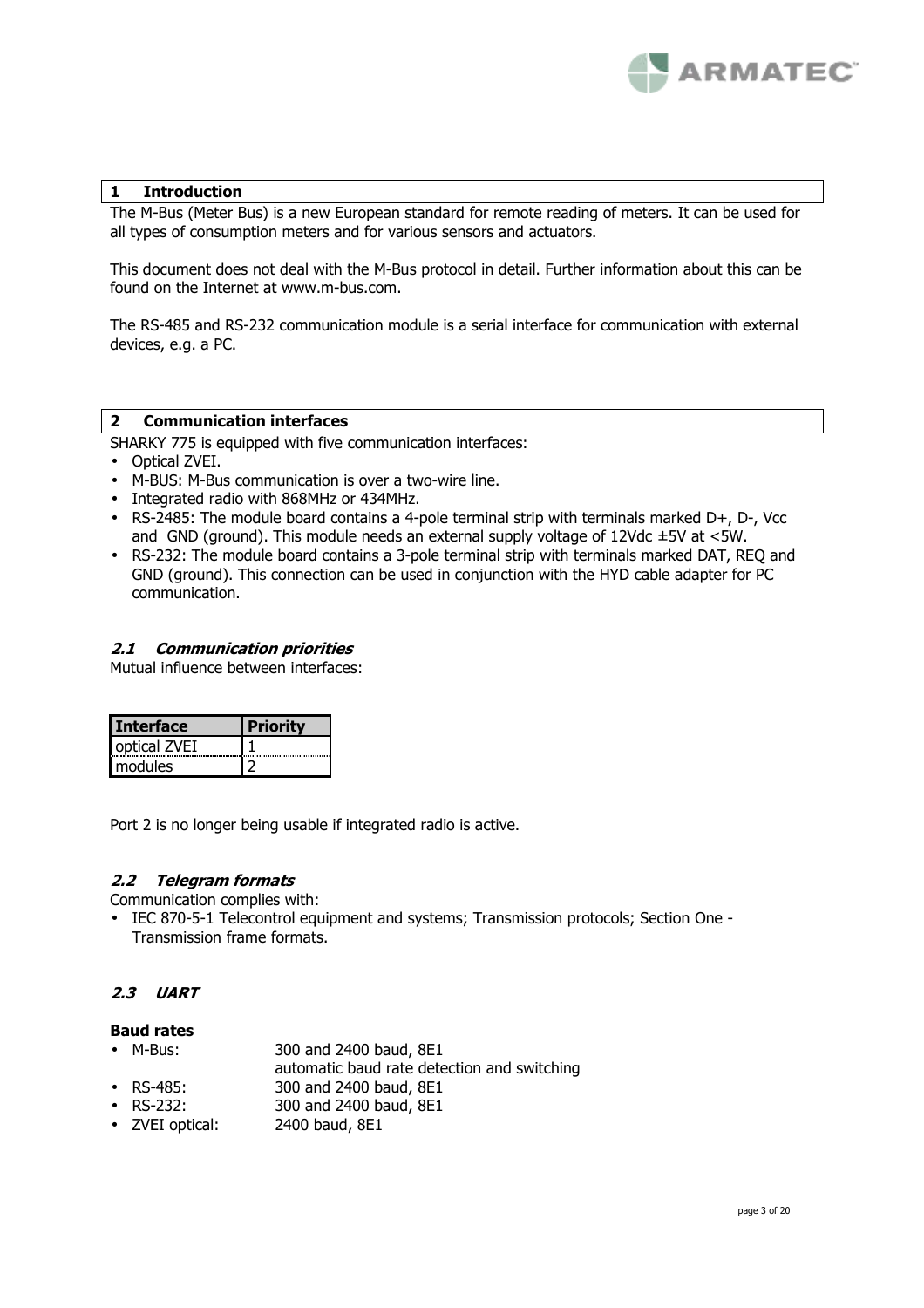

# **2.4 Protocol layer**

- 1. EN 13757-3
- 2. Data output
	- a) Variable protocol
	- b) "Least Significant Byte first" (Mode 1) for multi-byte variables
	- c) All response telegrams also available for C-1 error

# **2.5 Connection set-up for optical ZVEI**

To activate the optical ZVEI interface, a '0' - '1' bit pattern must be sent continuously at 2400 baud for 2.2 s (= 480 bytes +  $$55 + 8$  data bits + no parity + 1 stop bit). The actual communication can be started after a pause of 11 to 330 bit times (2400 baud).

# **2.6 Addressing**

The meter can be addressed using two addressing variants: with a logic address (primary address) or by using a filter via its ex works identification (secondary address).

# **2.6.1 Selection (secondary address)**

| Request telegram: | 68 0B 0B 68 53 FD 52 NN NN NN NN HH HH ID MM CS 16 |
|-------------------|----------------------------------------------------|
| Response:         | E5 (only if filter matches)                        |

Structure of filter:

| 4-byte BCD                   | NN (serial number)       | \$F digit joker |
|------------------------------|--------------------------|-----------------|
| 2-byte HST                   | HH (manufacturer code)   | \$FF byte joker |
| 1-byte ID (SHARKY 775: \$2F) | ID (identification code) | \$FF joker      |
| 1-byte SMED                  | MM (medium code)         | \$FF joker      |

After selection, the meter can be operated via the primary address \$FD (response always with own primary address).

# **2.6.2 Deselection**

| Request telegram: | 10 40 FD CS 16                                              |
|-------------------|-------------------------------------------------------------|
| Response:         | E5 (If the meter is selected before, otherwise no response) |

To reliably end communication with the selected meter, the meter must be deselected. So the primary address \$FD is free again and can be used for communication with other meters. The deselection can be performed with a specifically wrong filter.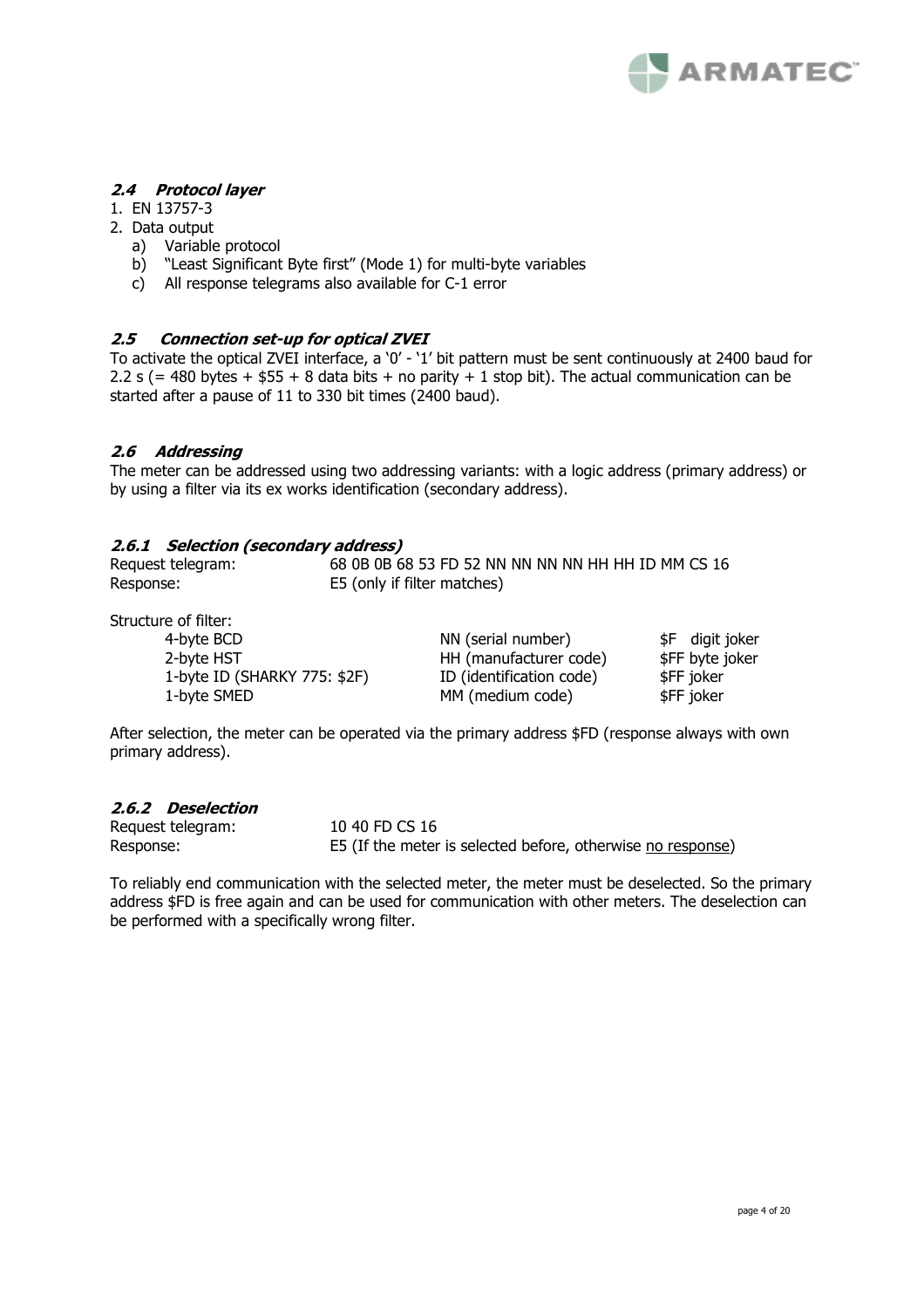

#### **3 Reading the meter:**

#### Procedure:

- 1. Define response "Define response values"
- 2. Request response
- 3. Interpretation of data

# **3.1 Standard data reading (Application Reset 0)**

Meter reading process always uses a long frame with the following structure:

To make sure the standard value "00" (All) is obtained, an Application Reset should be carried out with sub-code "00":

| SND_UD:                                 | "68 | 04 | 04 | 68 | 73/53 | <b>FD</b> | 50 | 00 | CS | 16'' |
|-----------------------------------------|-----|----|----|----|-------|-----------|----|----|----|------|
|                                         |     |    |    |    |       |           |    |    |    |      |
| C-field: 73 or 53                       |     |    |    |    |       |           |    |    |    |      |
| Address field: e.g. FD (equiv. to 253)  |     |    |    |    |       |           |    |    |    |      |
| CI-field:<br>50                         |     |    |    |    |       |           |    |    |    |      |
| Application Reset Sub-code: 00          |     |    |    |    |       |           |    |    |    |      |
| "00" equiv. to "All" – (see Appendix 1) |     |    |    |    |       |           |    |    |    |      |
| or e.g. "20" equiv. to "Simple Billing" |     |    |    |    |       |           |    |    |    |      |
| Checksum: CS                            |     |    |    |    |       |           |    |    |    |      |

# **3.2 Request response**

The following command must be sent to obtain a response from the meter SHARKY 775:

| <b>Request telegram:</b> |                | <b>Response</b> |
|--------------------------|----------------|-----------------|
| Req ud2                  | 10 7B AA CS 16 | RSP UD          |

#### **3.3 Interpretation of data**

The data received basically corresponds to the protocol structure of EN13757-3. e.g.: containing the definition of units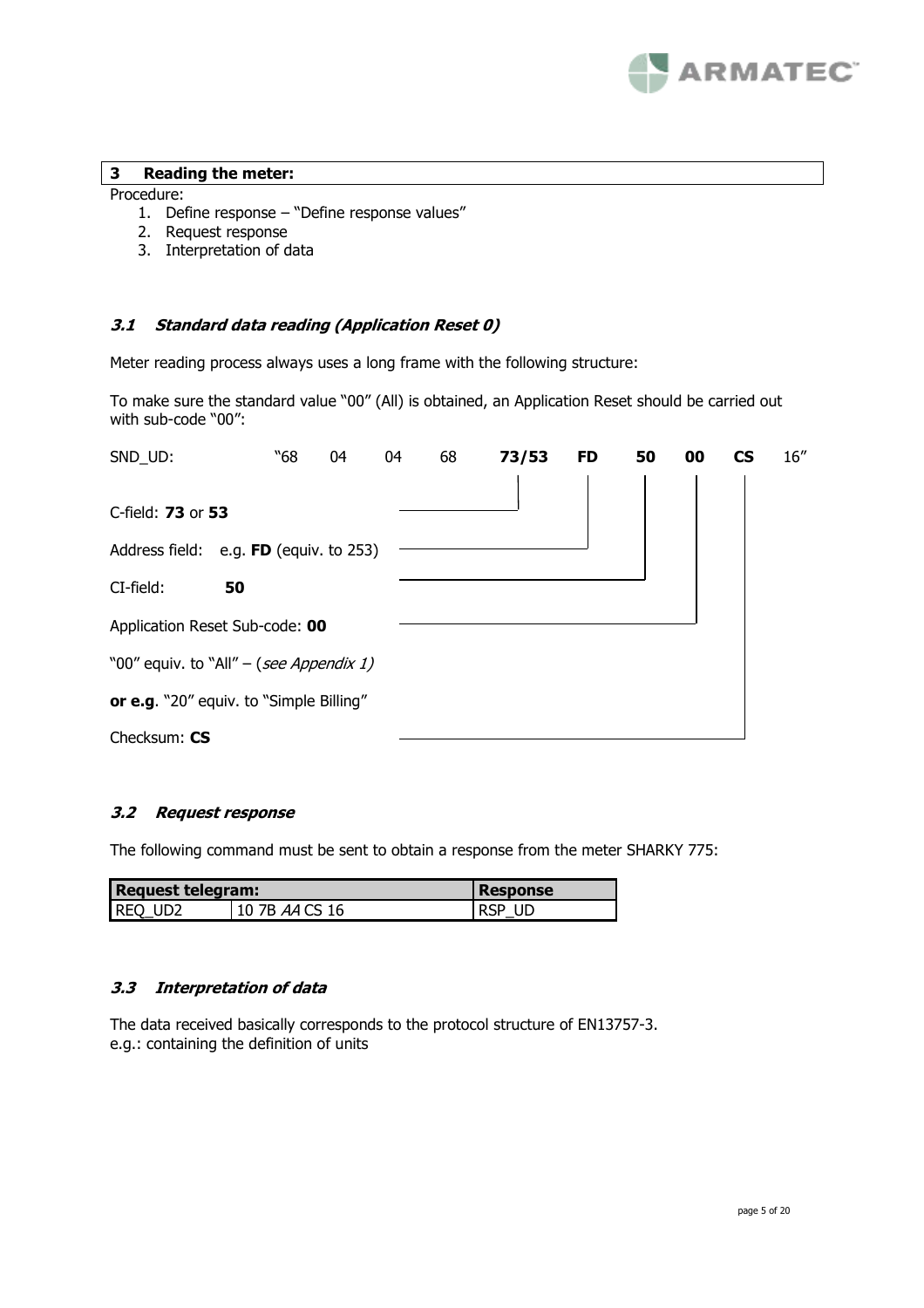

# **3.3.1 Mbus Status Byte**

| Bit | description           | usage                                  |
|-----|-----------------------|----------------------------------------|
|     | reserved              |                                        |
|     | any application error |                                        |
|     | power low             | $E - 8E - 9$                           |
|     | permanent error       | $C - 1, E - 4$                         |
|     | temporary error       | E - 1, E - 3, E - 6, E - 7, leak error |
|     | manufacturer specific | *1                                     |
|     | manufacturer specific | $*1$                                   |
|     | manufacturer specific | *1`                                    |
| $*$ |                       |                                        |

\*1)

| error                  |      |      |      | C-1  E-8  E-4  E-1  E-7  E-9  E-3  E-6  Leak |      |      |      |      |       | $E - 5$ |
|------------------------|------|------|------|----------------------------------------------|------|------|------|------|-------|---------|
|                        |      |      |      |                                              |      |      |      |      | error |         |
| Mbus<br>status<br>Byte | 0x08 | 0x04 | 0x28 | 0x50                                         | 0x70 | 0x84 | 0xB0 | 0xD0 | 0xF0  | 0x10    |
| priority               | high |      |      |                                              |      |      |      |      |       | low     |

# **4 Customer telegram**

Registers at each port can be read or programmed direct in the meter.

The IZAR@SET program from Diehl Metering can be used to set the customer telegram. This program can be downloaded at:

www.diehl.com/metering (download area)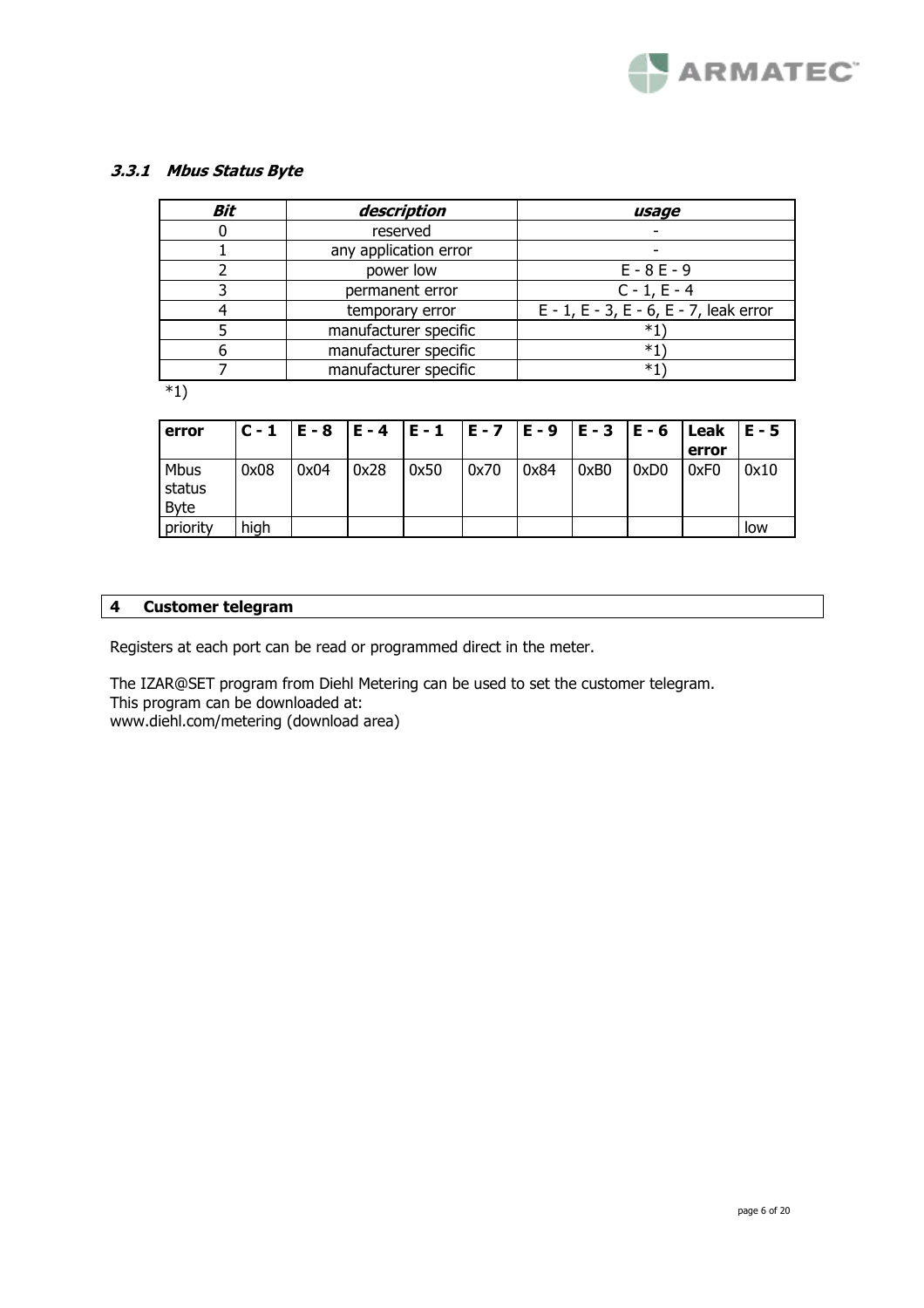

# **5 Default telegram**

From manufacture side the following telegrams are standard (if no special telegram content is agreed):

| Port1 *                          | Port <sub>2</sub>                |
|----------------------------------|----------------------------------|
| current energy                   | current energy                   |
| current tariff register 1 energy | current volume                   |
| current tariff register 2 energy | current flow rate                |
| current volume                   | current power                    |
| current power                    | current forward temperature      |
| current flow rate                | current return temperature       |
| current forward temperature      | current tariff register 1 energy |
| current return temperature       | current error hours              |
| current difference temperature   | current pulse input counter 1    |
| current operating days           | current pulse input counter 2    |
| current time                     |                                  |
| accounting date 1 - energy       |                                  |
| accounting date 1 - volume       |                                  |
| accounting date 1 - tariff 1     |                                  |
| accounting date 1 - tariff 2     |                                  |
| accounting date 1 - date         |                                  |

\* Application Reset Subcode 0x30

**Information:** 

**If the user telegram is empty, the meter sends instead of an empty protocol the Application Reset Subcode 0x30 – protocol.** 

**This is identical to the standard protocol Port 2. (Port 2 is fix predefined with Application Reset Subcode 0x30)**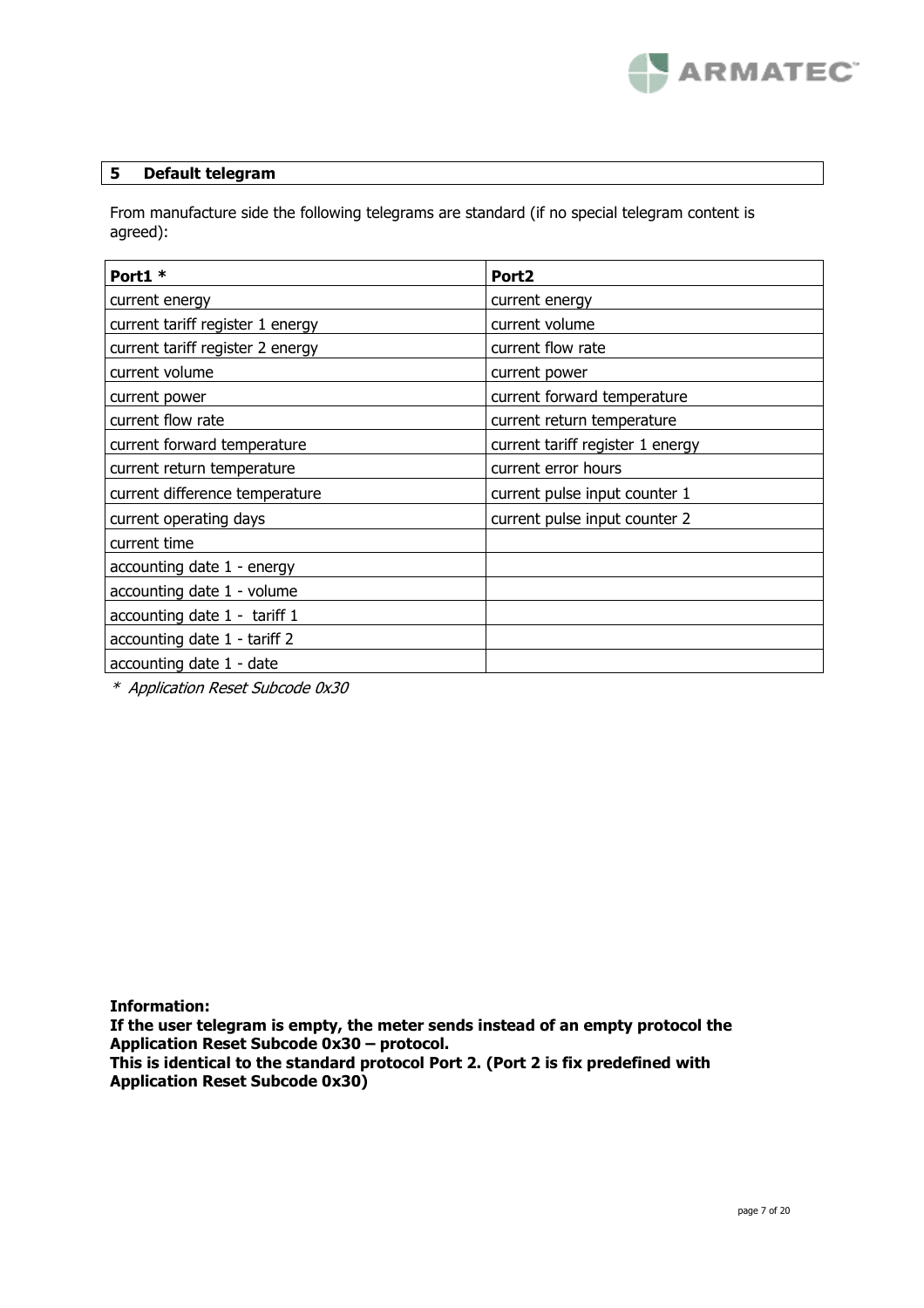

#### **6 Meter Parameterisation**

The meter is equipped with a number of registers that can be set without breaking the calibration seal.

# **6.1 Structure of instruction set**

| <b>Byte</b>      | <b>Meaning</b>             | Description/content/value |
|------------------|----------------------------|---------------------------|
|                  | Header Long Frame (HLF)    |                           |
| HLF <sub>1</sub> | 1st start character        | \$68                      |
| HLF <sub>2</sub> | Long field                 | $3 + x$                   |
| HLF <sub>3</sub> | Long field                 | $3 + x$                   |
| HLF 4            | 2nd start character        | \$68                      |
| HLF <sub>5</sub> | C-field                    | \$53 SND_UD               |
| HLF <sub>6</sub> | A-field                    | (Bus) address of meter    |
| HLF <sub>7</sub> | CI-field                   | \$51 data send mode 1     |
|                  | Variable Data Blocks (VDB) |                           |
| <b>VDB 1</b>     |                            |                           |
| VDB x            |                            |                           |
|                  | End of Long Frame (ALF)    |                           |
| ALF <sub>1</sub> | Checksum                   |                           |
| ALF <sub>2</sub> | Stop character             | \$16                      |
|                  |                            |                           |

# **6.2 Date and time**

The date and time can be changed with the following telegram:

Send: \$68 \$09 \$09 \$68 \$53 \$ FE \$51 **\$04 \$6D [Date Time (4 Byte Mbus Type F)]** Check \$16

Example: 03/22/2011 08:30

\$68 \$09 \$09 \$68 \$53 \$FE \$51 **\$04 \$6D \$1E \$08 \$76 \$13** \$00 \$16

answer: \$E5

# **6.3 New primary address**

Send: \$68 \$06 \$06 \$68 \$53 \$FE \$51 **\$01 \$7A [Address]** Check \$16

Example (address 5):

\$68 \$06 \$06 \$68 \$53 \$FE \$51 **\$01 \$7A \$05** \$22 \$16

answer: \$E5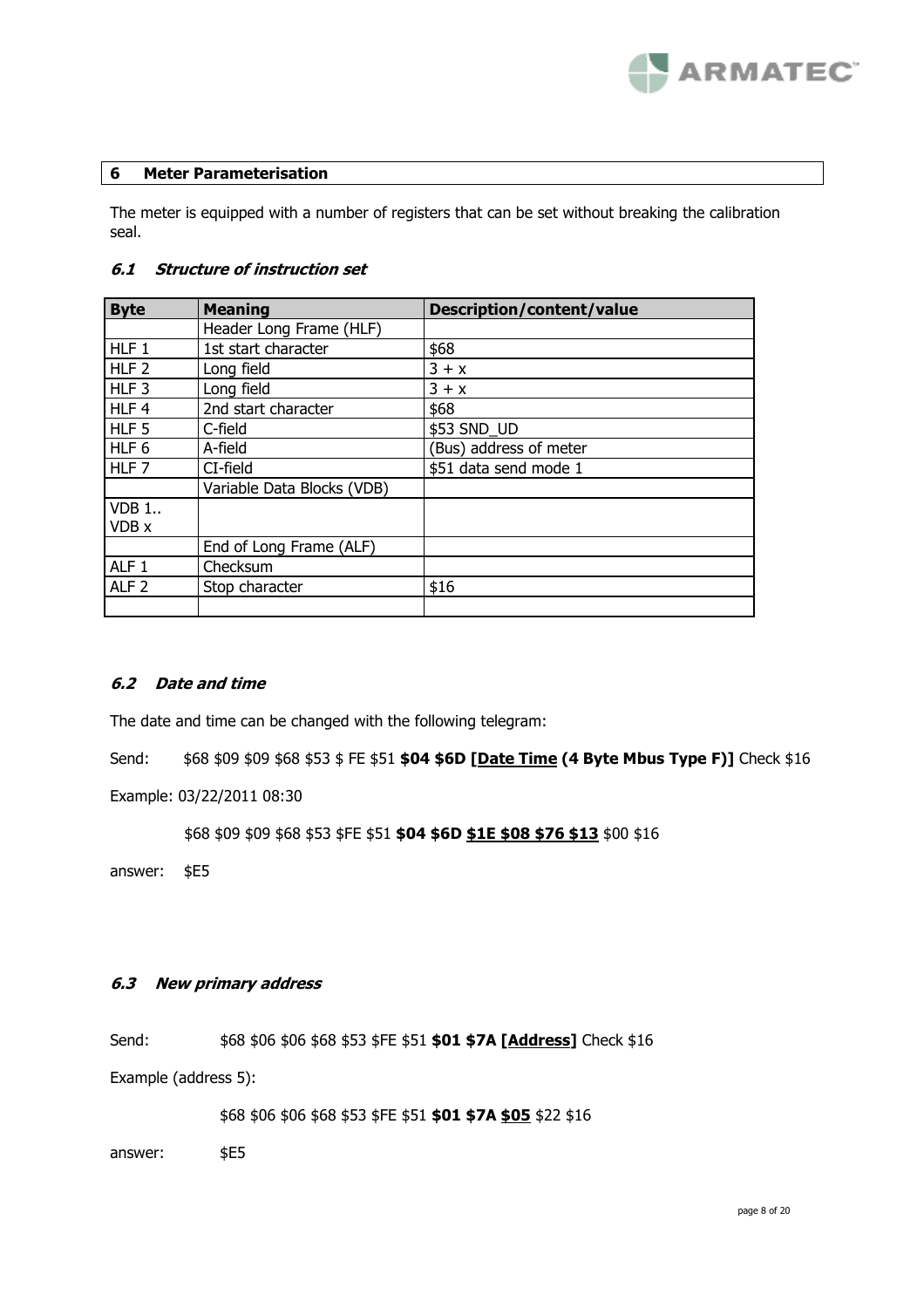

#### **6.4 Serial number / customer number**

The new meter number NNUM can be defined with the following telegram: 4-byte BCD

Send: \$68 \$09 \$09 \$68 \$53 \$FE \$51 **\$0C \$79 [NNUM] Check** \$16

Example (SN 12345678):

\$68 \$09 \$09 \$68 \$53 \$FE \$51 **\$0C \$79 \$78 \$56 \$34 \$12** \$3B \$16

answer: \$E5

**Note: The NNUM is part of the secondary address.** 

#### **6.5 New reading date 1**

Programming a new future reading date 1 (data type G).

| Send:    | \$68 \$08 \$08 \$68 \$73 \$FE \$51 <b>\$42 \$EC \$7E [Set Accounting Date1] Check</b> \$16 |
|----------|--------------------------------------------------------------------------------------------|
| Example: | 06/01/2012                                                                                 |
|          | \$68 \$08 \$08 \$68 \$73 \$FE \$51 <b>\$42 \$EC \$7E \$81 \$16</b> \$04 \$16               |
| answer:  | <b>SE5</b>                                                                                 |

#### **6.6 New reading date 2**

Programming a new future reading date 2 (data type G).

Send: \$68 \$09 \$09 \$68 \$73 \$FE \$51 **\$C2 \$01 \$EC \$7E [Set Accounting Date2] Check** \$16

Example: 12/31/2012

\$68 \$09 \$09 \$68 \$73 \$FE \$51 **\$C2 \$01 \$EC \$7E \$9F \$1C** \$AA \$16

answer: \$E5

#### **6.7 Pulse input counter 1**

If  $IMPIN1PL = 0$ ,  $IMPORT1$  can be changed. This programming facility can be disabled by  $HYD!$ 4-byte BCD

Send: \$68 \$0B \$0B \$68 \$73 \$FE \$51 **\$8C \$40 \$FD \$3A [Set IMPCNT1]** Check \$16

Example (55667788):

\$68 \$0B \$0B \$68 \$73 \$FE \$51 **\$8C \$40 \$FD \$3A \$88 \$77 \$66 \$55** \$7F \$16

answer: \$E5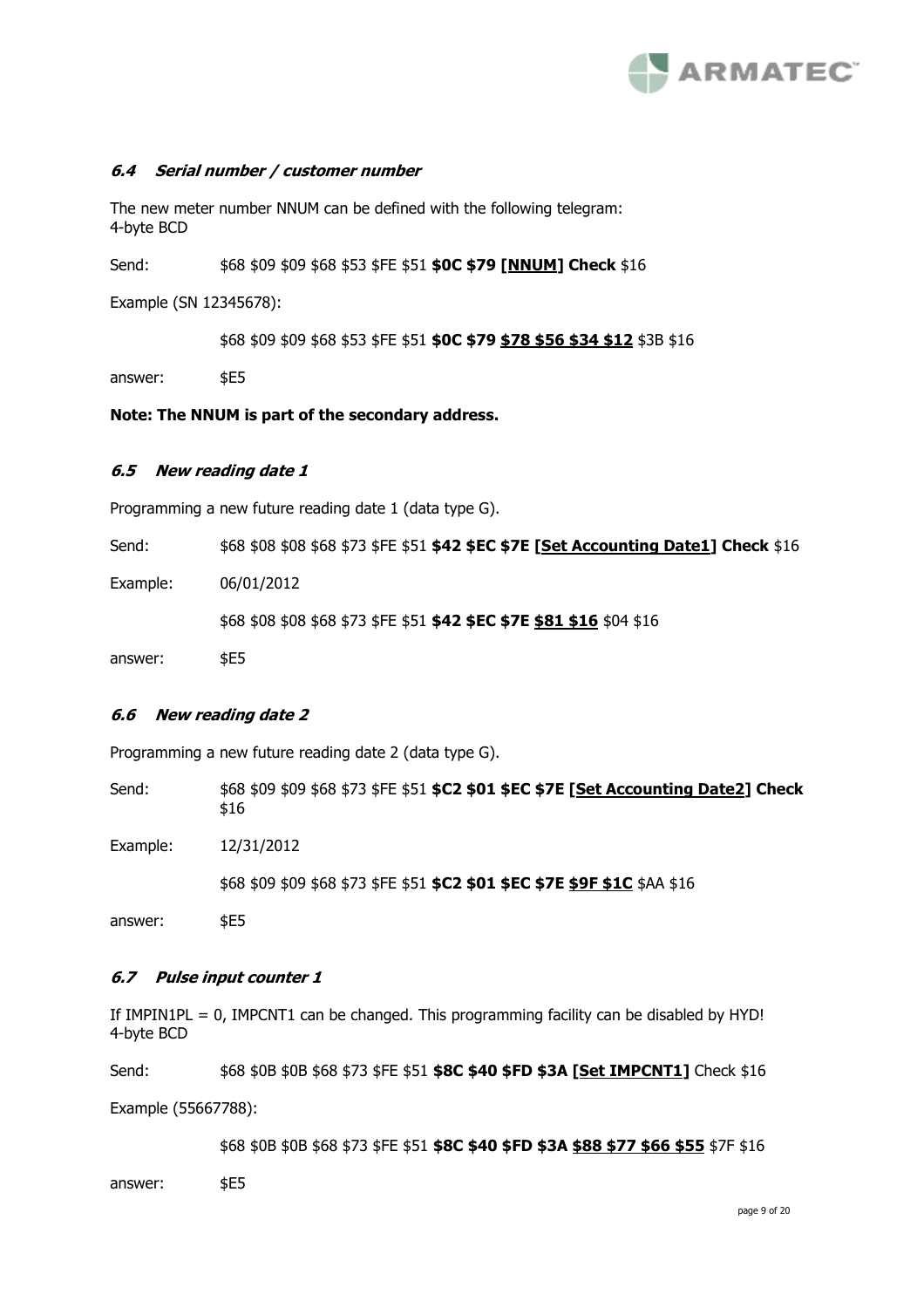

# **6.8 Pulse input counter 2**

If  $IMPIN2PL = 0$ ,  $IMPORT2$  can be changed. This programming facility can be disabled by  $HYD!$ 

4-byte BCD

Send:  $$68$ 50C$ 50C$ 568$ 553$ 5FE$ 551$$ **\$8C \$80 \$40 \$FD \$3A [Set IMPCNT2]** Check \$16 Example (66554433):

\$68 \$0C \$0C \$68 \$53 \$FE \$51 **\$8C \$80 \$40 \$FD 3A \$33 \$44 \$55 \$66** \$57 \$16

answer: \$E5

# **6.9 Clearing operating days**

If NCLROTC = 0, ONTIME can be cleared in the field by communication. 2 byte BCD

Send: \$68 \$07 \$07 \$68 \$53 \$FE \$51 **\$0A \$27 [clear operation days]** Check \$16

Example (clearing):

\$68 \$07 \$07 \$68 \$53 \$FE \$51 **\$0A \$27 \$00 \$00** \$D3 \$16

answer: E5

# **6.10 Clearing error hour counter**

If NCLREDC = 0, ERRDAY can be cleared in the field by communication. 2 byte BCD

Send: \$68 \$08 \$08 \$68 \$73 \$FE \$51 **\$0A \$A6 \$18 [clear error hours]** Check \$16

Example (clearing):

\$68 \$08 \$08 \$68 \$73 \$FE \$51 **\$0A \$AC \$18 \$00 \$00** \$90 \$16

answer: E5

# **6.11 Send application reset subcode (App.Rst.)**

(see also the appendix)

Send: \$68 \$04 \$04 \$68 \$53 \$FE \$50 **[App.Rst.]** Check \$16

Example (App.Rst. C0): \$68 \$04 \$04 \$68 \$53 \$FE \$50 **\$C0** \$61 \$16

answer:  $$E5$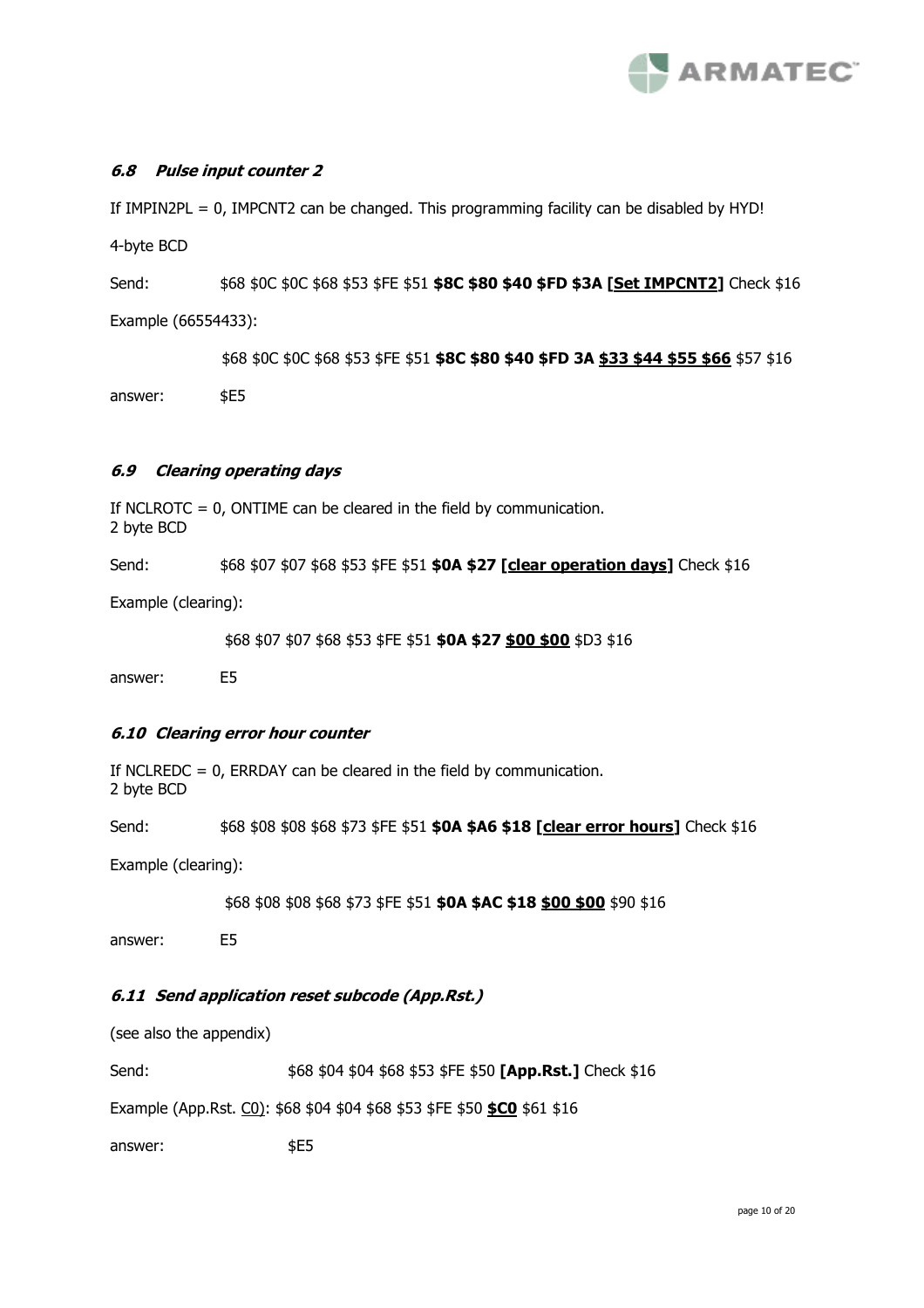

# **6.12 Periodical Log**

The periodical log, which has got a size of 24 data blocks, is located in the EEPROM at address 0x1880 up to 0x28FF with 64 byte (\$40) per data block. The addresses of the data blocks per storage are located at 0x1880, 0x18C0, 0x1900, 0x1940, 0x1980, ….. 0x1E00, 0x1E40.

A description how to read the meter, see 6.14. 12 readings are necessary to get the whole periodical log. With each reading you get 2 data blocks.

Each entry has the following structure:

| <b>Value</b>                                      | <b>Size</b> | <b>Type</b>                    | <b>Address</b> |
|---------------------------------------------------|-------------|--------------------------------|----------------|
| Date and time stamp<br>٠                          | 2 Byte      | MBus type G                    | 0              |
| Energy resolution as LCD<br>$\bullet$             | 4 Byte      | <b>BCD</b>                     | $\overline{2}$ |
| Tariff register 1 as LCD                          | 4 Byte      | <b>BCD</b>                     | 6              |
| Tariff register 2 as LCD<br>$\bullet$             | 4 Byte      | <b>BCD</b>                     | 10             |
| Volume resolution as LCD<br>$\bullet$             | 4 Byte      | <b>BCD</b>                     | 14             |
| Pulse input counter 1                             | 4 Byte      | <b>BCD</b>                     | 18             |
| Pulse input counter 2                             | 4 Byte      | <b>BCD</b>                     | 22             |
| Tariff definition 1                               | 2 Byte      | HY spec.                       | 26             |
| Tariff definition 2<br>$\bullet$                  | 2 Byte      | HY spec.                       | 28             |
| Definition pulse input counter 1                  | 1 Byte      | HY spec.                       | 30             |
| Definition pulse input counter 2                  | 1 Byte      | HY spec.                       | 31             |
| Error hour counter                                | 2 Byte      | <b>BCD</b>                     | 32             |
| Maximum flow rate                                 | 3 Byte      | <b>BCD</b>                     | 34             |
| Time maximum flow rate                            | 2 Byte      | MBus type F (Lbyte)            | 37             |
| Date maximum flow rate                            | 2 Byte      | MBus type G                    | 39             |
| Maximum power<br>٠                                | 4 Byte      | <b>BCD</b>                     | 41             |
| Time maximum power                                | 2 Byte      | MBus type F (Lbyte)            | 45             |
| Date maximum power                                | 2 Byte      | MBus type G                    | 47             |
| ONTIME (operating days)                           | 2 Byte      | <b>BCD</b>                     | 49             |
| Maximum/ average forward temperature<br>$\bullet$ | 2 Byte      | HEX $(0.1$ <sup>o</sup> C res) | 51             |
| Time maximum forward temperature                  | 2 Byte      | MBus type F (Lbyte)            | 53             |
| Date maximum forward temperature<br>٠             | 2 Byte      | MBus type G                    | 55             |
| Maximum/ average return temperature<br>٠          | 2 Byte      | HEX $(0.1$ <sup>o</sup> C res) | 57             |
| Time maximum return temperature<br>٠              | 2 Byte      | MBus type F (Lbyte)            | 60             |
| Date maximum return temperature                   | 2 Byte      | MBus type G                    | 62             |

# **6.12.1 Reading**

As described in 6.14

Collect data (read pointer is always incremented by data block size)

- Check address, as possibly wrong if communication error
- Interpret response

#### **6.12.2 Deletion**

Deletion is not possible in the field and therefore not described here.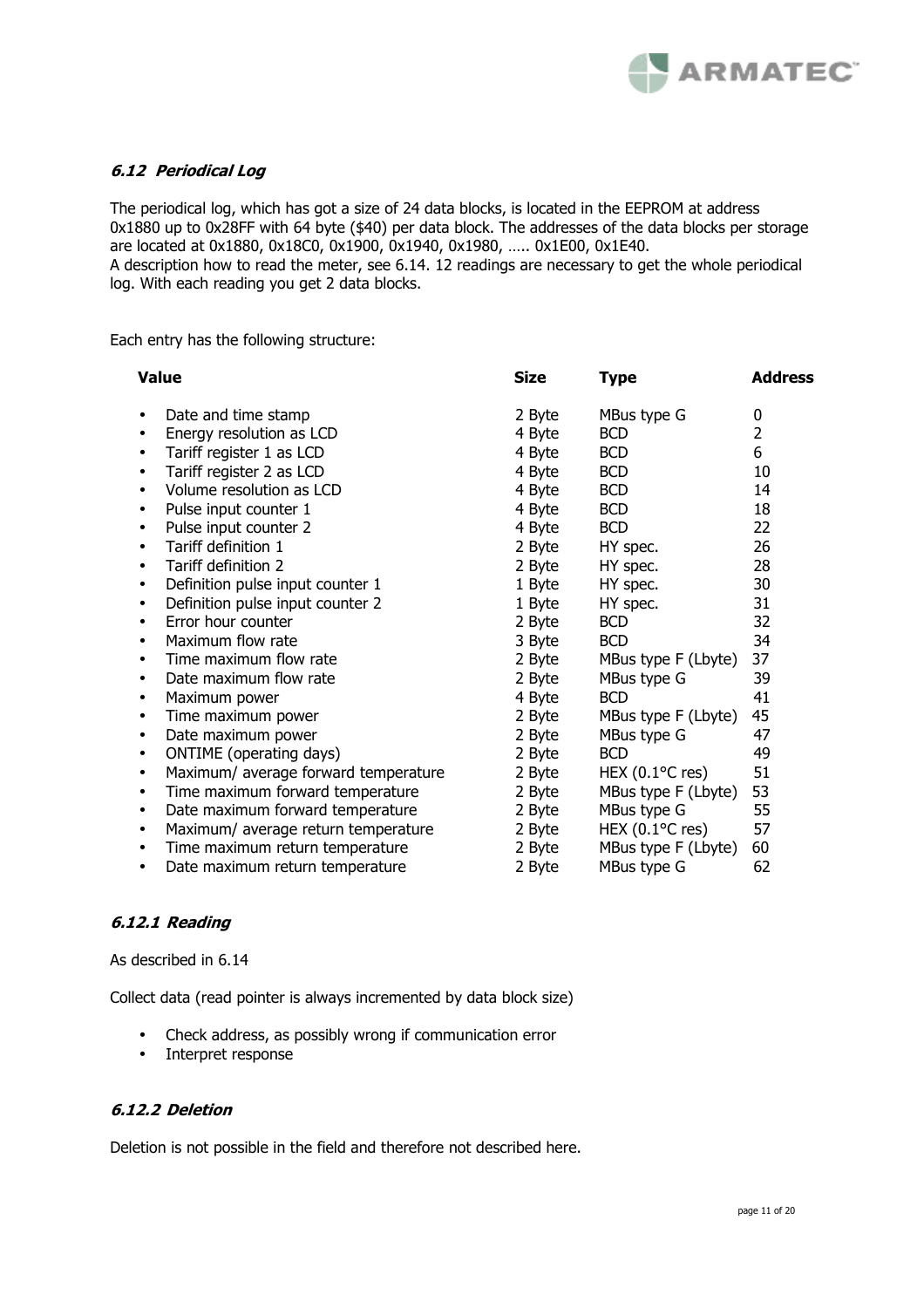

# **6.13 Deleting error log**

The event memory with a capacity of 127 entries is located in the EEPROM at address 0x1680 to 0x1880, with 4 bytes per entry. The administration data is located at address 0x00.

| address:               | <b>EFPROM</b> |
|------------------------|---------------|
| communication address: | 0x1680        |
| EEPROM address:        | 0x280         |
| length:                | 0x200         |

example<sup>.</sup>

| ----------        |                             |                   |
|-------------------|-----------------------------|-------------------|
| address           | value                       | type              |
| 0x1680            | ondex content next storrage | hex mask $= 0x7C$ |
| 0x1682            | date last delete            | MBus type G       |
| 0x1684            | index content "0"           |                   |
| 0x1688            | index content "1"           |                   |
| $\sim$ and $\sim$ |                             |                   |
| 0x1880            | index content "127"         |                   |

every entry is structured as follows:

| 1. byte         | 2. byte |      | 3. byte with event               |      | 4. byte mit source |
|-----------------|---------|------|----------------------------------|------|--------------------|
| date MBus Typ G |         | 0x01 | C-1 checksum error               | 0x1F | hour               |
|                 |         | 0x02 | E-8 mains supply lack backup     | 0x20 | low bit SFCNT      |
|                 | 0x04    |      | E-1 error temperature- measuring | 0x40 | reset ONTIME or    |
|                 |         | 0x20 | leakage error at input 1         |      | <b>ERRHOUR</b>     |
|                 |         | 0x40 | leakage error at input 2         |      |                    |
|                 |         | 0x80 | protection seal                  |      |                    |

A description how to read the meter, see 6.14. 4 readings are necessary to get the whole error log.

# **6.14 Data memory read**

Define answer:

- Send App.Res.SubCode 0xC0
- Set read pointer

Due to the size of the specific memory must be read several times if necessary.

#### **6.14.1 Set read pointer (Insert address)**

send: \$68 \$09 \$09 \$68 \$53 \$FE \$51 **\$03 \$FD \$1F [AdrLo AdrHi] \$80** [Check] \$16

Example memory error (0x1680; length \$80):

\$68 \$09 \$09 \$68 \$53 \$FE \$51 **\$03 \$FD \$1F \$80 \$16 \$80** \$F7 \$16

answer: \$E5

# **6.14.2 Reading (REQ\_UD2) – 128 Byte**

send:  $$10 $7B $FE $79 $16$ 

answer: [defined telegram] – may be interpreted in accordance with appendix.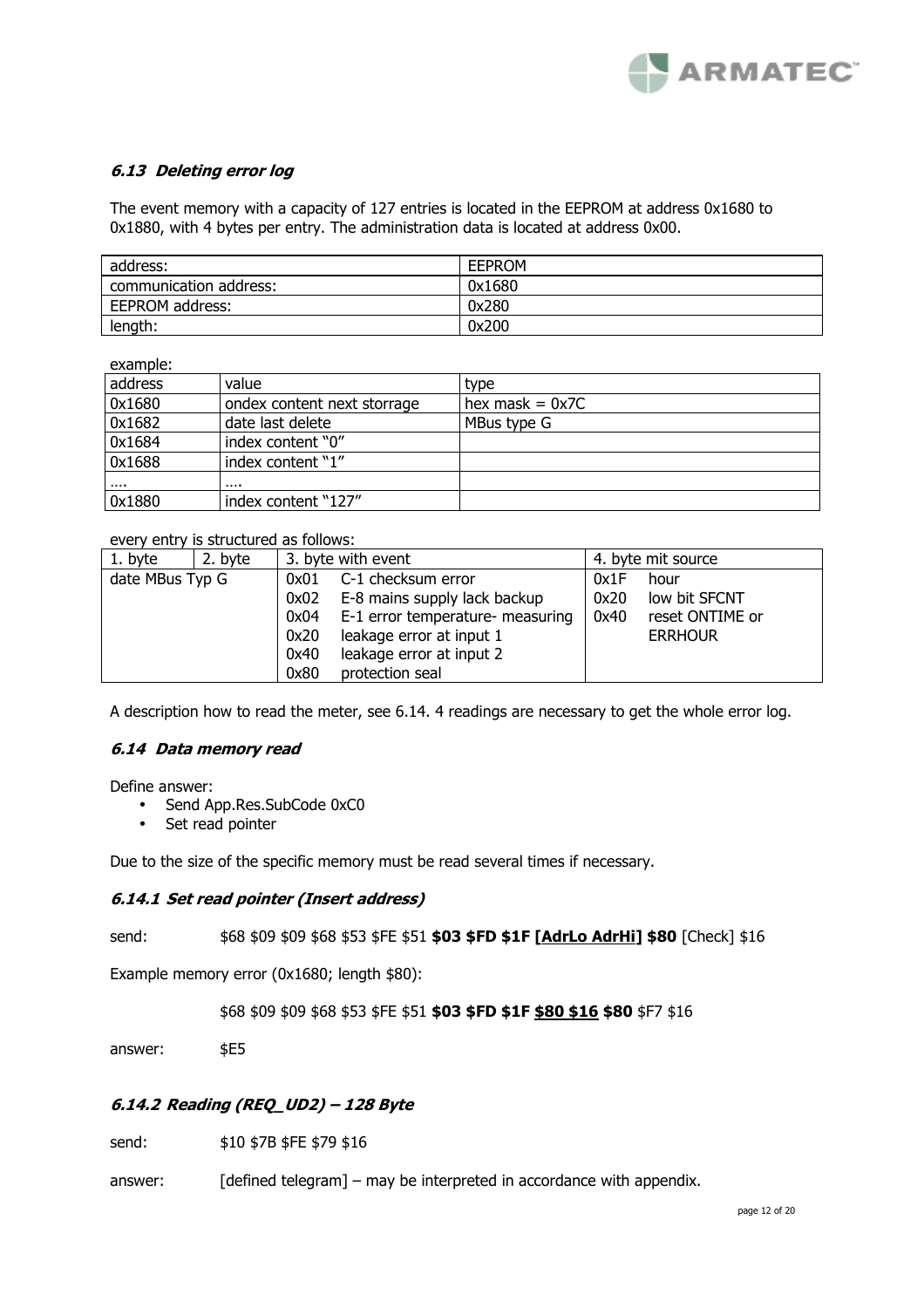

# **7 Appendix 1**

Application Reset Subcode:

| Application Reset-Subcode | Telegram data                                      |
|---------------------------|----------------------------------------------------|
| 0x00                      | current energy                                     |
| "All"                     | current tariff register 1                          |
|                           | current tariff register v2                         |
|                           | current volume                                     |
|                           | current power                                      |
|                           | current flow rate                                  |
|                           | current forward temperature                        |
|                           | current return temperature                         |
|                           | current difference temperature                     |
|                           | current operating days                             |
|                           | current date and time                              |
|                           | Accounting date1 (storage number = $1$ )           |
|                           | energy<br>$\bullet$                                |
|                           | volume<br>$\bullet$                                |
|                           | tariff register1<br>$\bullet$                      |
|                           | tariff register2<br>$\bullet$                      |
|                           | date<br>$\bullet$                                  |
|                           | date next accounting date1<br>$\bullet$            |
|                           | Accounting date2 (storage number = $3$ )           |
|                           | energy<br>$\bullet$                                |
|                           | volume<br>$\bullet$                                |
|                           | tariff register1<br>$\bullet$                      |
|                           | tariff register2<br>$\bullet$<br>date<br>$\bullet$ |
|                           | date next accounting date2                         |
|                           | Pulse in-Register                                  |
|                           | current pulse input counter 1<br>$\bullet$         |
|                           | current pulse input counter 2<br>$\bullet$         |
|                           |                                                    |
|                           |                                                    |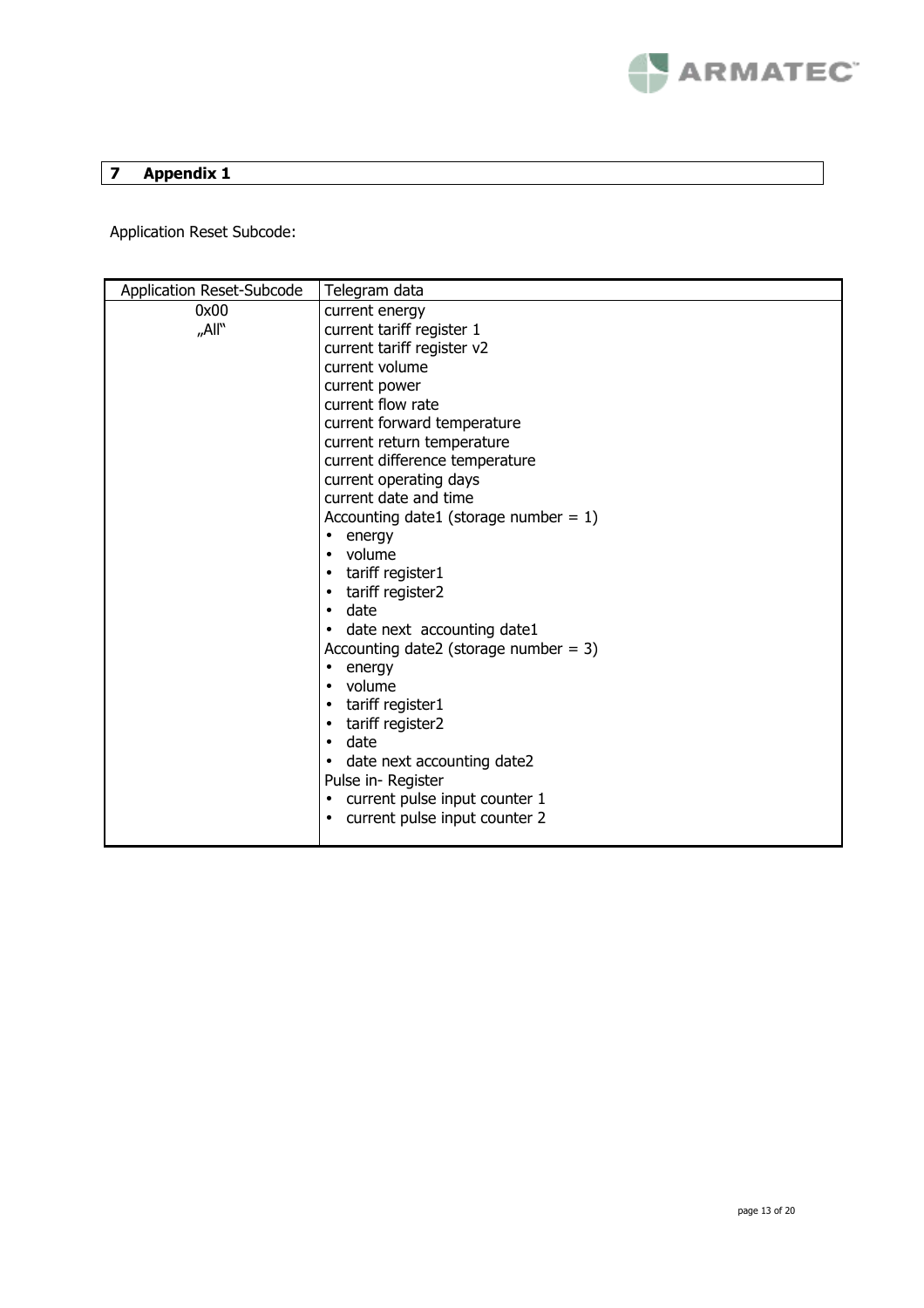

| 0x10        | current energy                                         |
|-------------|--------------------------------------------------------|
| "User data" | current tariff register 1                              |
|             | current tariff register 2                              |
|             | current volume                                         |
|             | current power                                          |
|             | current flow rate                                      |
|             | current forward temperature                            |
|             | current return temperature                             |
|             | current difference temperature                         |
|             | current operating days                                 |
|             | current date and time                                  |
|             | Accounting date1 (storage number = $1$ )               |
|             | energy<br>$\bullet$                                    |
|             | volume<br>٠                                            |
|             | tariff register 1<br>٠                                 |
|             | tariff register 2<br>٠                                 |
|             | date<br>$\bullet$                                      |
|             | date next accounting date1<br>$\bullet$                |
|             | Accounting date2 (storage number = $3$ )               |
|             | energy<br>$\bullet$                                    |
|             | volume<br>$\bullet$                                    |
|             | tariff register 1<br>٠                                 |
|             | tariff register 2<br>٠                                 |
|             | date<br>$\bullet$                                      |
|             | date next accounting date2<br>$\bullet$                |
|             | Accounting date1 previous year (storage number $= 2$ ) |
|             | energy<br>$\bullet$                                    |
|             | volume<br>$\bullet$                                    |
|             | tariff register 1<br>٠                                 |
|             | tariff register 2<br>٠                                 |
|             | date<br>$\bullet$                                      |
|             | Accounting date2 previous year (storage number = $4$ ) |
|             | energy<br>$\bullet$                                    |
|             | volume<br>$\bullet$                                    |
|             | tariff register 1<br>٠                                 |
|             | tariff register 2                                      |
|             | date<br>$\bullet$                                      |
|             |                                                        |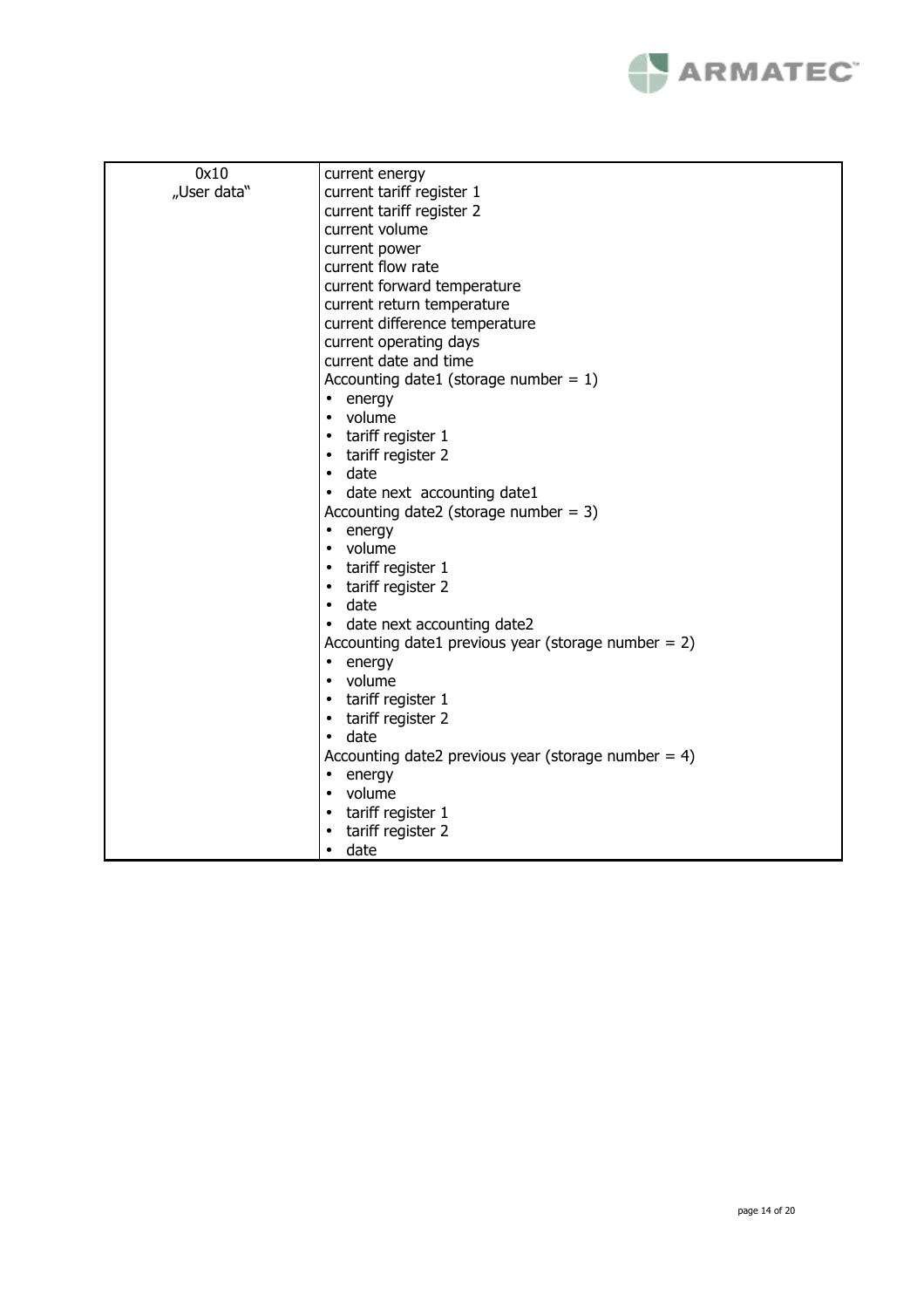

| 0x20                   | like 1 or                                                   |
|------------------------|-------------------------------------------------------------|
| "Simple billing"       | current date and time                                       |
|                        | current energy                                              |
|                        | current tariff register 1                                   |
|                        |                                                             |
|                        | Accounting date1 (storage number = $1$ )                    |
|                        | energy<br>$\bullet$                                         |
|                        | tariff register 1<br>$\bullet$                              |
|                        | date<br>$\bullet$                                           |
|                        | date next accounting date1<br>$\bullet$                     |
|                        | current volume                                              |
|                        | current forward temperature                                 |
|                        | current return temperature                                  |
|                        | current flow rate                                           |
|                        | current power                                               |
|                        | <b>GLYKOLTEXT</b>                                           |
|                        | <b>PULSTEXT</b>                                             |
|                        | <b>TENR</b>                                                 |
|                        | HistoryLog2 data                                            |
| 0x30                   | current energy                                              |
| "Enhanced billing"     | current volume                                              |
|                        | current flow rate                                           |
|                        | current forward temperature                                 |
|                        |                                                             |
|                        | current return temperature                                  |
|                        | current tariff register 1                                   |
|                        | current error hours                                         |
|                        | Pulse in- Register at mounted pulse input module            |
|                        | current pulse input counter 1<br>$\bullet$                  |
|                        | current pulse input counter 2<br>٠                          |
|                        | tariff enable 2                                             |
| 0x40                   | current energy                                              |
| "Multi tariff billing" | current volume                                              |
|                        | current tariff register 1                                   |
|                        | current tariff register 2                                   |
|                        | current pulse input counter 1 at mounted pulse input module |
|                        | current operating days                                      |
|                        | current error hours                                         |
|                        | current flow rate                                           |
|                        | current power                                               |
|                        | current forward temperature                                 |
|                        | current return temperature                                  |
|                        | Periodical Log 0 last values (storage number = $5$ )        |
|                        |                                                             |
|                        | date<br>$\bullet$                                           |
|                        | energy<br>$\bullet$                                         |
|                        | volume<br>$\bullet$                                         |
|                        | pulse input counter 1                                       |
|                        | tariff register 1                                           |
|                        | operating days<br>$\bullet$                                 |
|                        | error hours                                                 |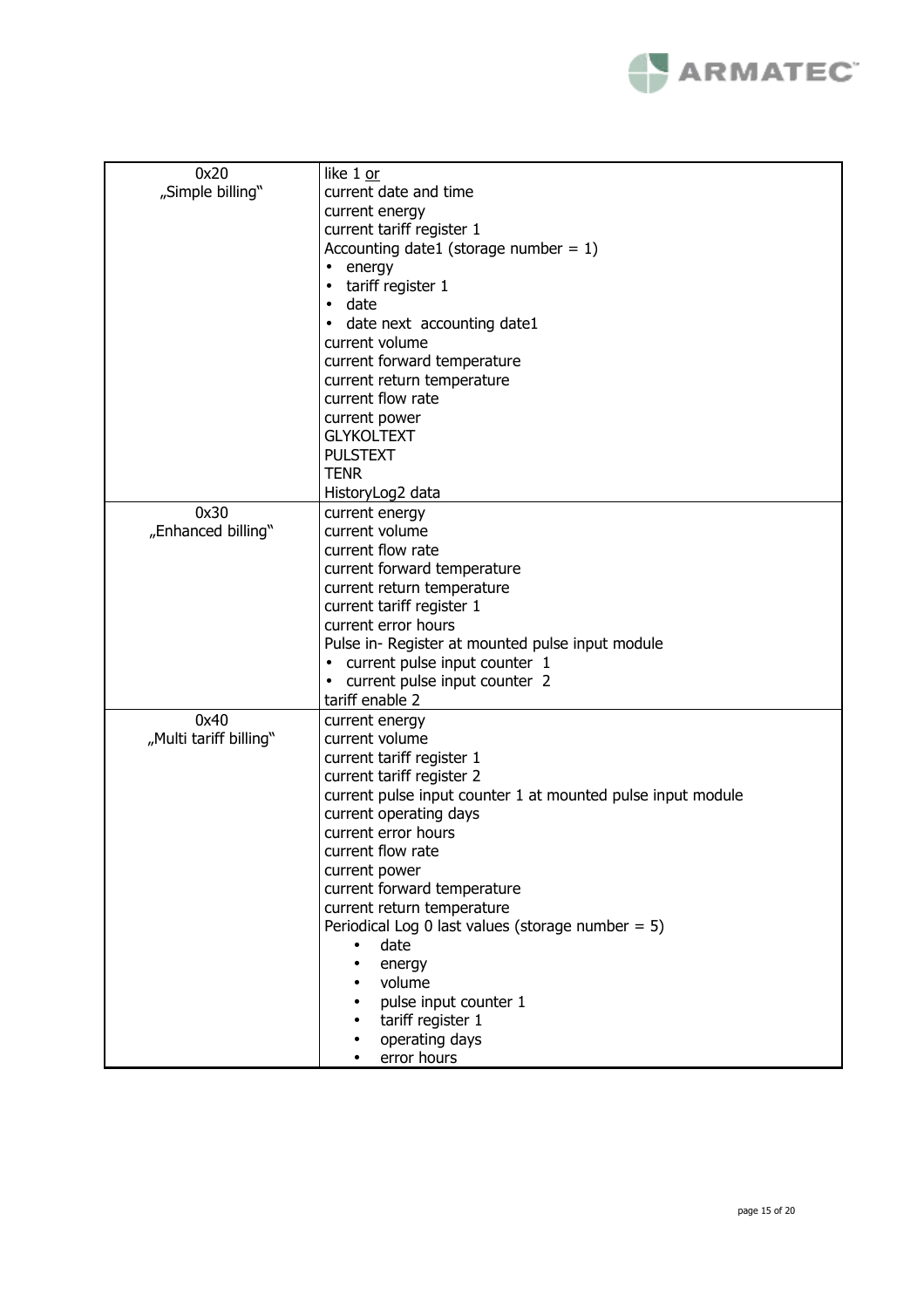

| 0x50                       | current energy                                            |
|----------------------------|-----------------------------------------------------------|
| "Instant values"           | current tariff register 1                                 |
|                            | current tariff register 2                                 |
|                            | current volume                                            |
|                            | current power                                             |
|                            | current flow rate                                         |
|                            | current forward temperature                               |
|                            | current return temperature                                |
|                            | current operating days                                    |
|                            | current error hours                                       |
| 0x60                       | manufacturer specific data number 4                       |
| "Load Management values    | 0x0F0x04                                                  |
| for management"            | SWVER READPTR <i>data (number = READLEN)</i>              |
|                            | READPTR is incremented by every readout by READLEN        |
| 0x70                       | like 1                                                    |
| "Reserved"                 |                                                           |
| 0x80                       | current date and time                                     |
| "Installation and startup" | date next accounting date1                                |
|                            | date next accounting date2                                |
|                            | software version                                          |
| 0xB0                       | manufacturer specific data number 4                       |
| "Manufacturing"            | 0x0F0x04<br>$\bullet$                                     |
|                            | SWVER READPTR <i>data (number = READLEN)</i><br>$\bullet$ |
|                            | READPTR is incremented by every readout by READLEN        |
| 0xC0                       | like 0xB0 without init READPTR and READLEN                |
| "Development"              |                                                           |
| 0xD0                       | current energy                                            |
| "Selftest"                 | current date and time                                     |
| 0xE0                       | like 0                                                    |
| "Reserved"                 |                                                           |
| 0xF <sub>0</sub>           | Adjustable telegram                                       |
| "Reserved"                 |                                                           |

# **8 Appendix 2**

# **8.1 MBus Units**

All transmitted values are coded according to EN 13757-3.

# **8.2 Coding of units**

| Value type | Display unit at field mode | <b>VIF</b> |
|------------|----------------------------|------------|
| energy     | 0.001 kWh                  | 0x03       |
|            | 0.01 kWh                   | 0x04       |
|            | $0.1$ kWh                  | 0x05       |
|            | 1 kWh                      | 0x06       |
|            | 0.001 MWh                  | 0x06       |
|            | 0.01 MWh                   | 0x07       |
|            | 0.1 MWh                    | 0xFB 0x00  |
|            | 1 MWh                      | 0xFB 0x01  |
|            | $0.001$ GJ                 | 0x0E       |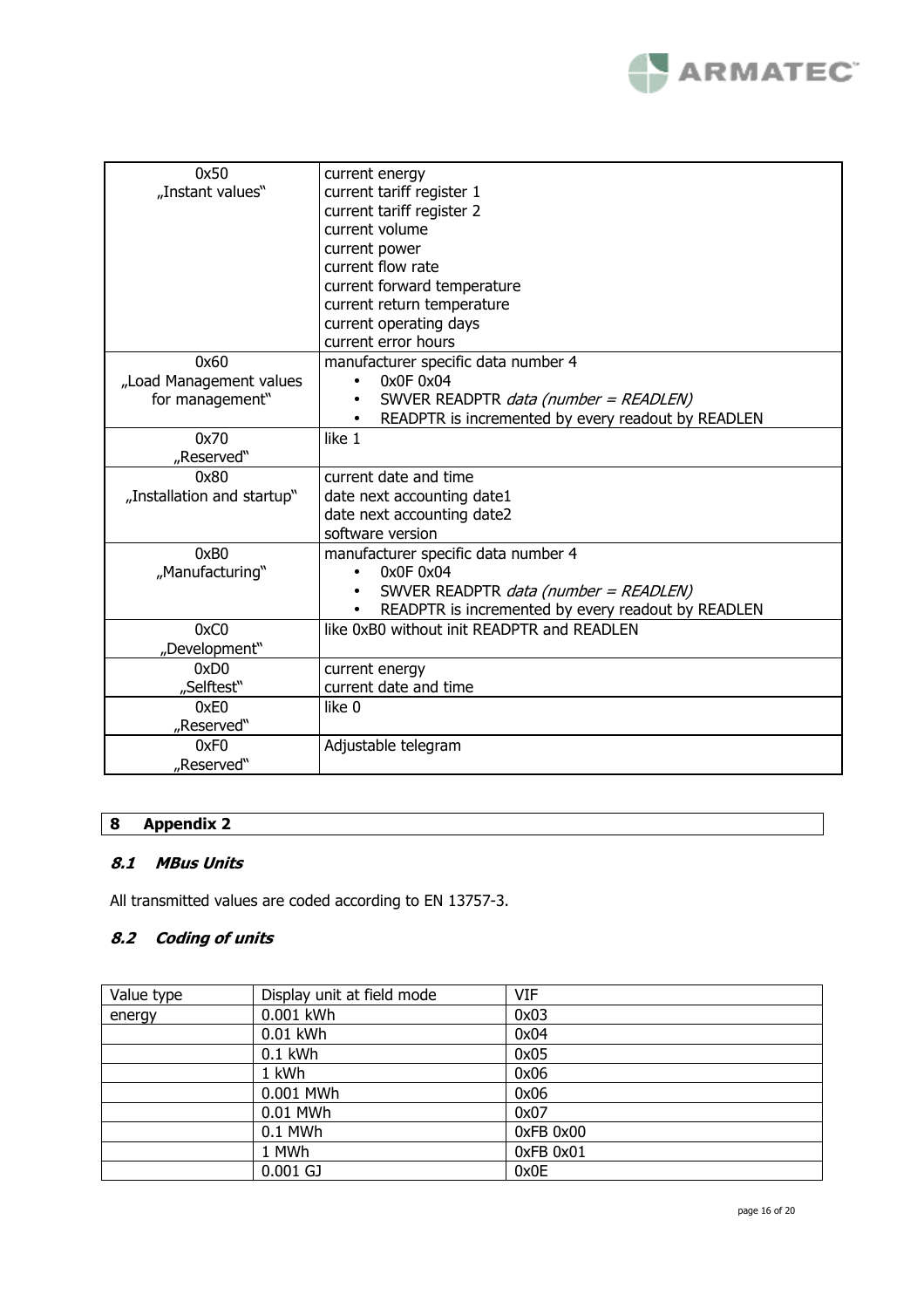

|                    | $0.01$ GJ             | 0x0F           |
|--------------------|-----------------------|----------------|
|                    | 0.1 <sub>GJ</sub>     | 0xFB 0x08      |
|                    | 1 <sub>GJ</sub>       | 0xFB 0x09      |
|                    | 0.001 Gcal            | 0xFB 0x0D      |
|                    | $0.01$ Gcal           | 0xFB 0x0E      |
|                    | $0.1$ Gcal            | OxFB OxOF      |
|                    | 1 Gcal                | OxFB 0x8F 0x77 |
|                    | 0.001 MBtu            | 0x83 0x3D      |
|                    | 0.01 MBtu             | 0x84 0x3D      |
|                    | 0.1 MBtu              | 0x85 0x3D      |
|                    | 1 MBtu                | 0x86 0x3D      |
| volume             | $0.001 \text{ m}^3$   | 0x13           |
|                    | $0.01 \; \text{m}^3$  | 0x14           |
|                    | $0.1 \, \text{m}^3$   | 0x15           |
|                    | 1 m <sup>3</sup>      | 0x16           |
|                    | $0.001$ gal           | 0x90 0x3D      |
|                    | $0.01$ gal            | 0x91 0x3D      |
|                    | $0.1$ gal             | 0x92 0x3D      |
|                    | 1 gal                 | 0x93 0x3D      |
|                    | 10 gal                | 0x94 0x3D      |
|                    | $100$ gal             | 0x95 0x3D      |
| flow rate          | $0.001 \text{ m}^3/h$ | 0x3B           |
|                    | $0.01 \text{ m}^3/h$  | 0x3C           |
|                    | $0.1 \text{ m}^3/h$   | 0x3D           |
|                    | 1 m <sup>3</sup> /h   | 0x3E           |
|                    | $0.001$ gpm           | 0xC1 0x3D      |
|                    | $0.01$ gpm            | 0xC2 0x3D      |
|                    | $0.1$ gpm             | 0xC3 0x3D      |
|                    |                       | 0xC4 0x3D      |
|                    | 1 gpm<br>0.001 kW     | 0x2B           |
| power              |                       |                |
|                    | 0.01 kW               | 0x2C           |
|                    | $0.1$ kW              | 0x2D           |
|                    | 1 kW                  | 0x2E           |
|                    | 0.001 MBtu/h          | 0x83 0xA2 0x3D |
|                    | 0.01 MBtu/h           | 0x84 0xA2 0x3D |
|                    | 0.1 MBtu/h            | 0x85 0xA2 0x3D |
|                    | 1 MBtu/h              | 0x86 0xA2 0x3D |
| forward            | $0.1$ °C              | 0x5A           |
| temperature        |                       |                |
|                    | 0.1 °F                | 0xDA 0x3D      |
| return temperature | $0.1$ °C              | 0x5E           |
|                    | 0.1 °F                | 0xDE 0x3D      |
| difference         | $0.1$ °C              | 0x62           |
| temperature        |                       |                |
|                    | 0.1 °F                | 0x62 0x3D      |
| without unit       |                       | 0xFD 0x 3A     |
| time               | 1 <sub>h</sub>        | $0xFD$ $0x32$  |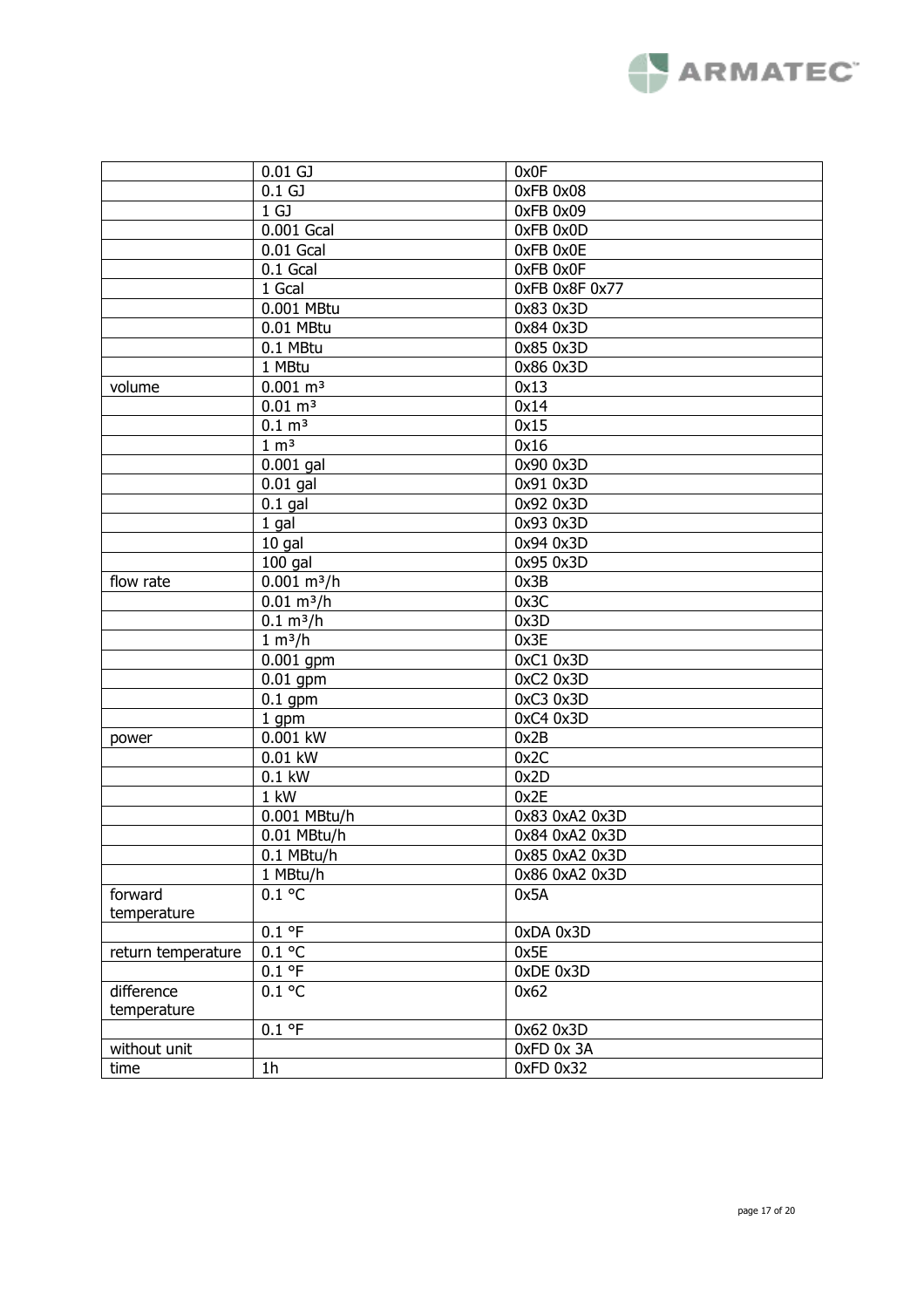

# **8.3 Hex error code meanings**

Ah – Eh

Such a code in any digit position signals a general error of the complete data field. The display at the meter is "ERR".

# **8.4 Coding of current value**

|                          | <b>DIV</b>               |                |                |                |       | <b>VIF</b>   |
|--------------------------|--------------------------|----------------|----------------|----------------|-------|--------------|
| Value                    | Device                   | <b>Tariff</b>  | Storage-       | Function       | Data  |              |
|                          | Subunit                  |                | number         | field          | field |              |
| current energy           | ä,                       | $\mathbf 0$    | 0              | $\mathbf 0$    | 0x0C  | energy       |
| current volume           | $\overline{\phantom{a}}$ | $\pmb{0}$      | $\mathbf 0$    | $\overline{0}$ | 0x0C  | volume       |
| current tariff counter 1 | ä,                       | 1              | $\overline{0}$ | $\mathbf 0$    | 0x0C  | energy       |
|                          |                          |                |                |                |       | volume       |
|                          |                          |                |                |                |       | time         |
| current tariff counter 2 | ä,                       | $\overline{2}$ | $\overline{0}$ | $\overline{0}$ | 0x0C  | energy       |
|                          |                          |                |                |                |       | volume       |
|                          |                          |                |                |                |       | time         |
| current tariff counter 3 |                          | $\overline{3}$ | $\overline{0}$ | $\mathbf{0}$   | 0x0C  | energy       |
|                          |                          |                |                |                |       | volume       |
|                          |                          |                |                |                |       | time         |
| current tariff counter 4 | $\overline{\phantom{a}}$ | $\overline{4}$ | $\overline{0}$ | $\mathbf 0$    | 0x0C  | energy       |
|                          |                          |                |                |                |       | volume       |
|                          |                          |                |                |                |       | time         |
| current flow rate        | $\overline{\phantom{a}}$ | $\mathbf 0$    | $\overline{0}$ | $\mathbf 0$    | 0x0B  | flow rate    |
|                          |                          |                |                | 3              |       |              |
| current power            | $\overline{a}$           | $\overline{0}$ | $\overline{0}$ | $\overline{0}$ | 0x0C  | power        |
|                          |                          |                |                | 3              |       |              |
| current forward          | $\frac{1}{2}$            | $\mathbf 0$    | 0              | $\overline{0}$ | 0x0A  | forward      |
| temperature              |                          |                |                | 3              |       | temperature  |
| current return           | $\overline{a}$           | $\overline{0}$ | $\overline{0}$ | $\overline{0}$ | 0x0A  | return       |
| temperature              |                          |                |                | 3              |       | temperature  |
| current difference       | $\overline{\phantom{a}}$ | $\overline{0}$ | $\Omega$       | $\overline{0}$ | 0x0A  | difference   |
| temperature              |                          |                |                | 3              |       | temperature  |
| current time             | ä,                       | $\pmb{0}$      | $\pmb{0}$      | $\overline{0}$ | 0x04  | 0x6D         |
| current operating days   |                          | $\overline{0}$ | $\overline{0}$ | $\overline{0}$ | 0x0A  | 0x27         |
|                          |                          |                |                |                |       |              |
| current error hours      | $\overline{\phantom{a}}$ | $\pmb{0}$      | 0              | $\pmb{0}$      | 0x0A  | 0xA6 0x18    |
| current pulse input      | $\mathbf{1}$             | 0              | 0              | $\mathbf{0}$   | 0x0C  | volume       |
| counter 1                |                          |                |                |                |       | energy       |
|                          |                          |                |                |                |       | without unit |
| current pulse input      | $\overline{2}$           | $\mathbf 0$    | $\mathbf 0$    | $\mathbf 0$    | 0x0C  | volume       |
| counter 2                |                          |                |                |                |       | energy       |
|                          |                          |                |                |                |       | without unit |
| current tariff 1         | $\overline{a}$           | $\mathbf{1}$   | $\overline{0}$ | $\mathbf 0$    | 0x02  | 0x7F         |
| definition               |                          |                |                |                |       |              |
| current tariff 2         | $\overline{a}$           | $\overline{2}$ | $\mathbf 0$    | $\mathbf 0$    | 0x02  | 0x7F         |
| Definition               |                          |                |                |                |       |              |
| current tariff 3         | $\mathbf{r}$             | 3              | $\mathbf 0$    | $\overline{0}$ | 0x02  | 0x7F         |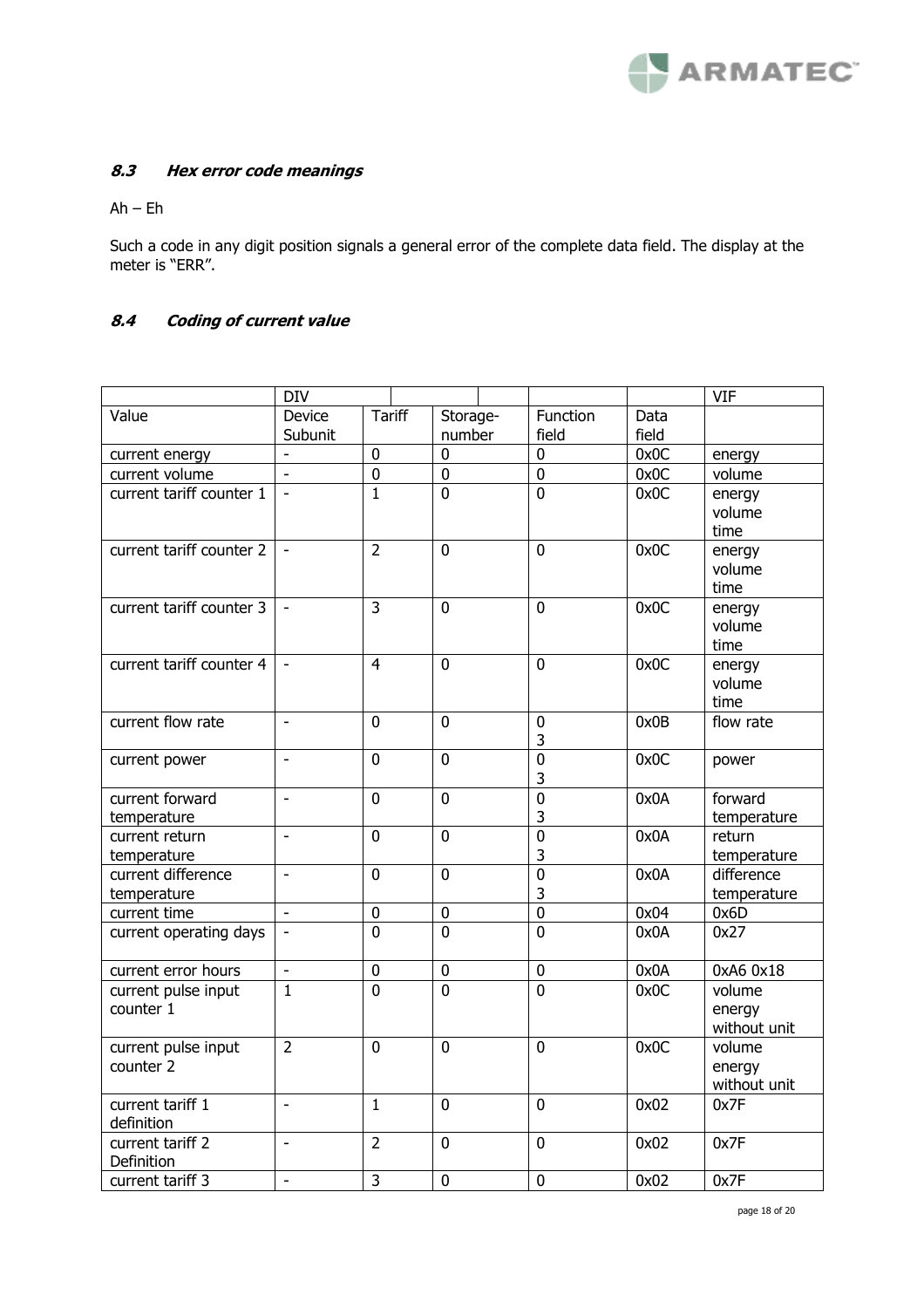

| Definition             |                          |                |                |                |      |               |
|------------------------|--------------------------|----------------|----------------|----------------|------|---------------|
| current tariff 4       | ÷,                       | 4              | $\mathbf{0}$   | $\mathbf{0}$   | 0x02 | 0x7F          |
| Definition             |                          |                |                |                |      |               |
| current tariff 1 gate  | ÷,                       | 1              | $\mathbf{0}$   | $\mathbf{0}$   | 0x01 | $0xFD$ $0x1A$ |
| output (enable)        |                          |                |                |                |      |               |
| current tariff 2 gate  | $\overline{\phantom{m}}$ | $\overline{2}$ | $\overline{0}$ | $\overline{0}$ | 0x01 | 0xFD 0x1A     |
| output (enable)        |                          |                |                |                |      |               |
| current tariff 3 gate  | $\overline{\phantom{a}}$ | 3              | $\overline{0}$ | $\overline{0}$ | 0x01 | $0xFD$ $0x1A$ |
| output (enable)        |                          |                |                |                |      |               |
| current tariff 4 gate  | $\overline{\phantom{0}}$ | 4              | $\mathbf{0}$   | $\mathbf{0}$   | 0x01 | $0xFD$ $0x1A$ |
| output (enable)        |                          |                |                |                |      |               |
| current error status   | $\overline{\phantom{a}}$ | 0              | $\mathbf 0$    | 0              | 0x02 | $0xFD$ $0x17$ |
| current leak flow rate | ۰                        | $\overline{0}$ | $\overline{0}$ | $\overline{0}$ | 0x0B | 0xBB 0x69     |
| $0.001 \text{ m}^3/h$  |                          |                |                |                |      |               |
| current leak flow rate | $\blacksquare$           | $\mathbf{0}$   | $\mathbf{0}$   | $\mathbf{0}$   | 0x0B | $0xBC$ $0x69$ |
| $0.01 \text{ m}^3/h$   |                          |                |                |                |      |               |
| current leak flow rate | $\blacksquare$           | 0              | $\mathbf{0}$   | $\Omega$       | 0x0B | 0xBD 0x69     |
| $0.1 \text{ m}^3/h$    |                          |                |                |                |      |               |
| current leak flow rate | $\overline{\phantom{a}}$ | $\mathbf 0$    | $\overline{0}$ | $\mathbf 0$    | 0x0B | 0xBE0x69      |
| 1 m <sup>3</sup> /h    |                          |                |                |                |      |               |
| battery change date    | ۰                        | $\mathbf{0}$   | $\mathbf{0}$   | $\mathbf{0}$   | 0x02 | $0xFD$ $0x70$ |
|                        |                          |                |                | 3              |      |               |
| identification number  | ÷,                       | 0              | $\mathbf{0}$   | $\mathbf{0}$   | 0x0C | 0x78          |
| HY (WNUM)              |                          |                |                |                |      |               |
| next due date 1        | $\overline{\phantom{0}}$ | $\mathbf 0$    | $\mathbf{1}$   | $\mathbf 0$    | 0x02 | 0xEC 7E       |
| next due date 2        | ۰                        | $\mathbf 0$    | $\overline{2}$ | $\mathbf 0$    | 0x02 | 0xEC 7E       |

# **8.5 Coding of stored values**

Stored values are coded like current values with a different storage number.

| <b>Type</b>                | Storage number | Available values      |
|----------------------------|----------------|-----------------------|
| accounting date 1          | 1              | date                  |
|                            |                | energy                |
|                            |                | volume                |
|                            |                | tariff counter 1      |
|                            |                | tariff counter 2      |
|                            |                | tariff 1 definition   |
|                            |                | tariff 2 definition   |
|                            |                | pulse input counter 1 |
|                            |                | pulse input counter 2 |
| previous accounting date 1 | 2              | date                  |
|                            |                | energy                |
|                            |                | volume                |
|                            |                | tariff counter 1      |
|                            |                | tariff counter 2      |
|                            |                | tariff 1 definition   |
|                            |                | tariff 2 definition   |
|                            |                | pulse input counter 1 |
|                            |                | pulse input counter 2 |